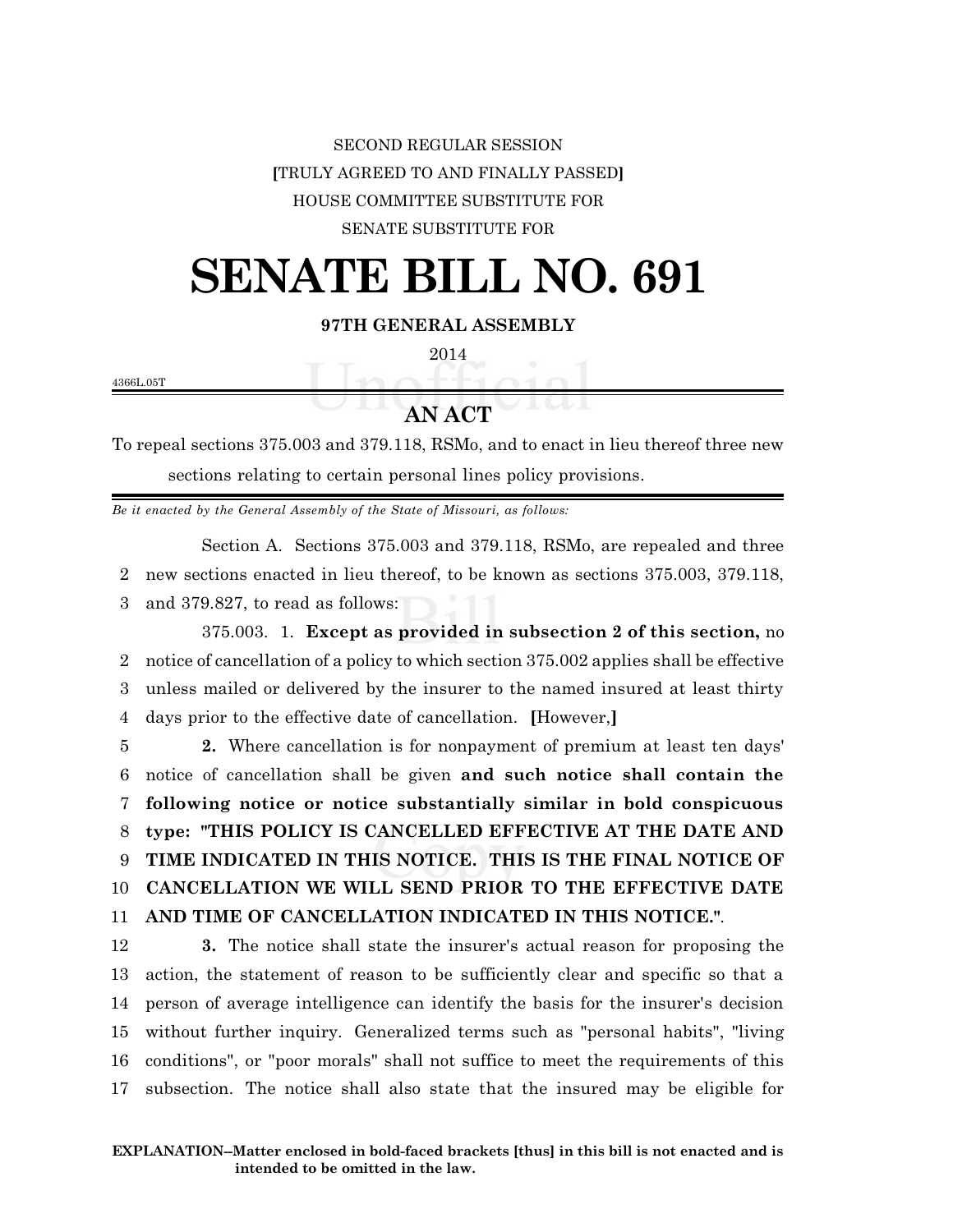insurance through the Missouri basic property insurance inspection and placement program.

 **4. Issuance of a notice of cancellation under subsection 1 or 2 of this section constitutes a present and unequivocal act of cancellation of the policy.**

 **5. An insurer may reinstate a policy cancelled under subsection 1 or 2 of this section at any time after the notice of cancellation is issued if the reason for the cancellation is remedied. An insurer may send communications to the insured, including but not limited to billing notices for past due premium, offers to reinstate the policy if past due premium is paid, notices confirming cancellation of the policy, or billing notices for payment of earned but unpaid premium. The fact that a policy may be so reinstated or any such communication may be made does not invalidate or void any cancellation effectuated under subsection 1 or 2 of this section or defeat the present and unequivocal nature of acts of cancellation as described under subsection 4 of this section.**

**[**2.**] 6.** This section shall not apply to nonrenewal.

379.118. 1. If any insurer proposes to cancel or to refuse to renew a policy of automobile insurance delivered or issued for delivery in this state except at the request of the named insured or for nonpayment of premium, it shall, on or before thirty days prior to the proposed effective date of the action, send written notice by certificate of mailing of its intended action to the named insured at his last known address. **Where cancellation is for nonpayment of premium at least ten days' notice of cancellation shall be given and such notice shall contain the following notice or substantially similar in bold conspicuous type: "THIS POLICY IS CANCELLED EFFECTIVE AT THE DATE AND TIME INDICATED IN THIS NOTICE. THIS IS THE FINAL NOTICE OF CANCELLATION WE WILL SEND PRIOR TO THE EFFECTIVE DATE AND TIME OF CANCELLATION INDICATED IN THIS NOTICE.".** The notice shall state:

(1) The **[**proposed**]** action **[**to be**]** taken;

(2) The **[**proposed**]** effective date of the action;

 (3) The insurer's actual reason for **[**proposing to take**] taking** such action, the statement of reason to be sufficiently clear and specific so that a person of average intelligence can identify the basis for the insurer's decision without further inquiry. Generalized terms such as "personal habits", "living conditions", "poor morals", or "violation or accident record" shall not suffice to meet the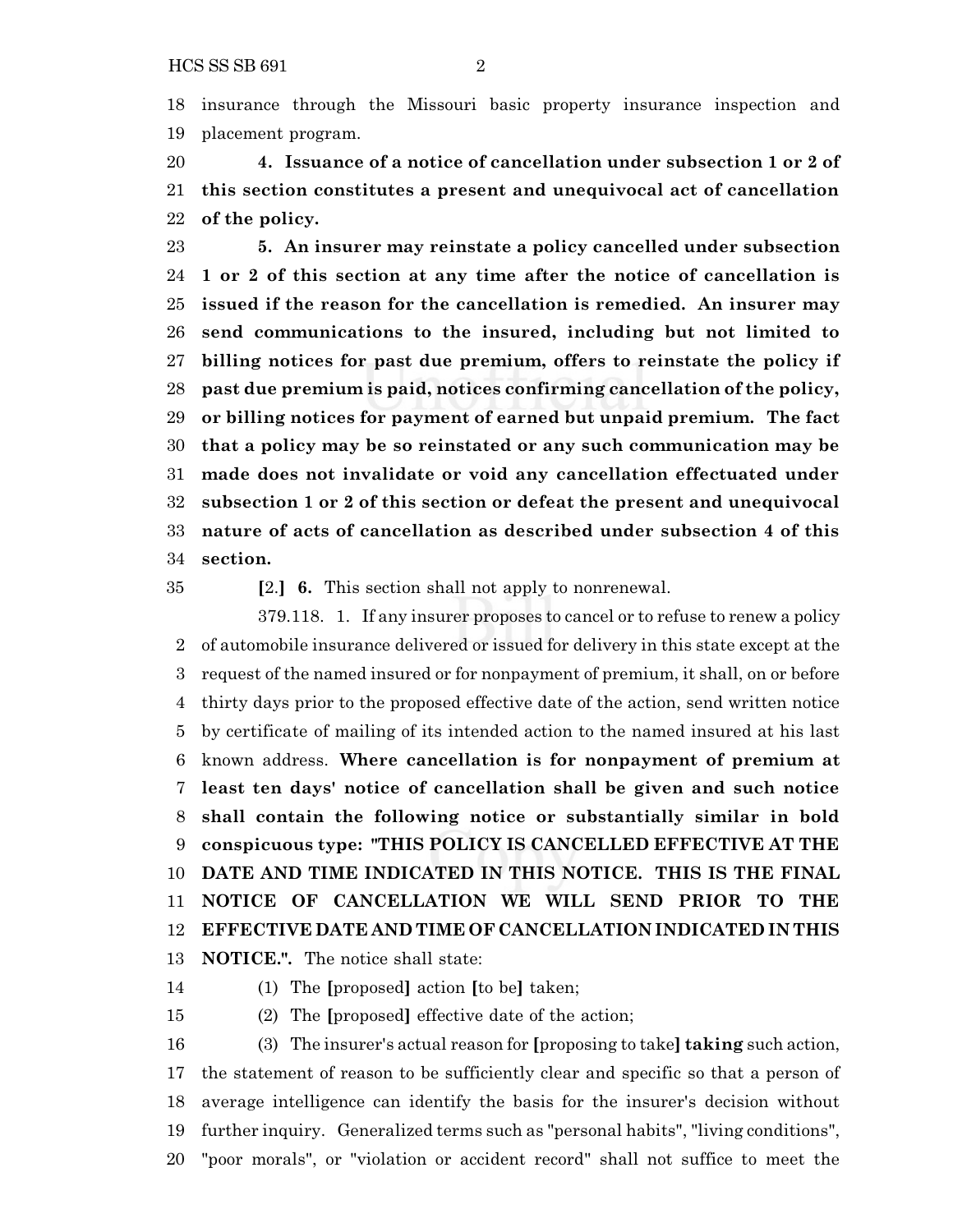requirements of this subdivision;

 (4) That the insured may be eligible for insurance through the assigned risk plan if his insurance is to be cancelled.

 2. **Issuance of a notice of cancellation under subsection 1 of this section constitutes a present and unequivocal act of cancellation of the policy.**

 **3. An insurer may reinstate a policy cancelled under subsection 1 of this section at any time after the notice of cancellation is issued if the reason for the cancellation is remedied. An insurer may send communications to the insured, including but not limited to billing notices for past due premium, offers to reinstate the policy if past due premium is paid, notices confirming cancellation of the policy, or billing notices for payment of earned but unpaid premium. The fact that a policy may be so reinstated or any such communication may be made does not invalidate or void any cancellation effectuated under subsection 1 of this section or defeat the present and unequivocal nature of acts of cancellation as described under subsection 2 of this section.**

 **4.** An insurer shall send an insured written notice of an automobile policy renewal at least fifteen days prior to the effective date of the new policy. The notice shall be sent by first class mail or may be sent electronically if requested by the policyholder, and shall contain the insured's name, the vehicle covered, the total premium amount, and the effective date of the new policy. Any request for electronic delivery of renewal notices shall be designated on the application form signed by the applicant, made in writing by the policyholder, or made in accordance with sections 432.200 to 432.295. The insurer shall comply with any subsequent request by a policyholder to rescind authorization for electronic delivery and to elect to receive renewal notices by first class mail. Any delivery of a renewal notice by electronic means shall not constitute notice of cancellation of a policy even if such notice is included with the renewal notice.

**379.827. 1. As used in this section, the term "sinkhole loss" means actual physical damage to a building or property arising out of sudden settlement or collapse of the earth supporting the building, and only when the sudden settlement or collapse results directly from subterranean voids created by the action of water on limestone or similar rock formation and is evidenced by:**

- 
- **(1) The abrupt collapse of the ground cover;**
- 
- **(2) A depression in the ground cover clearly visible to the naked**